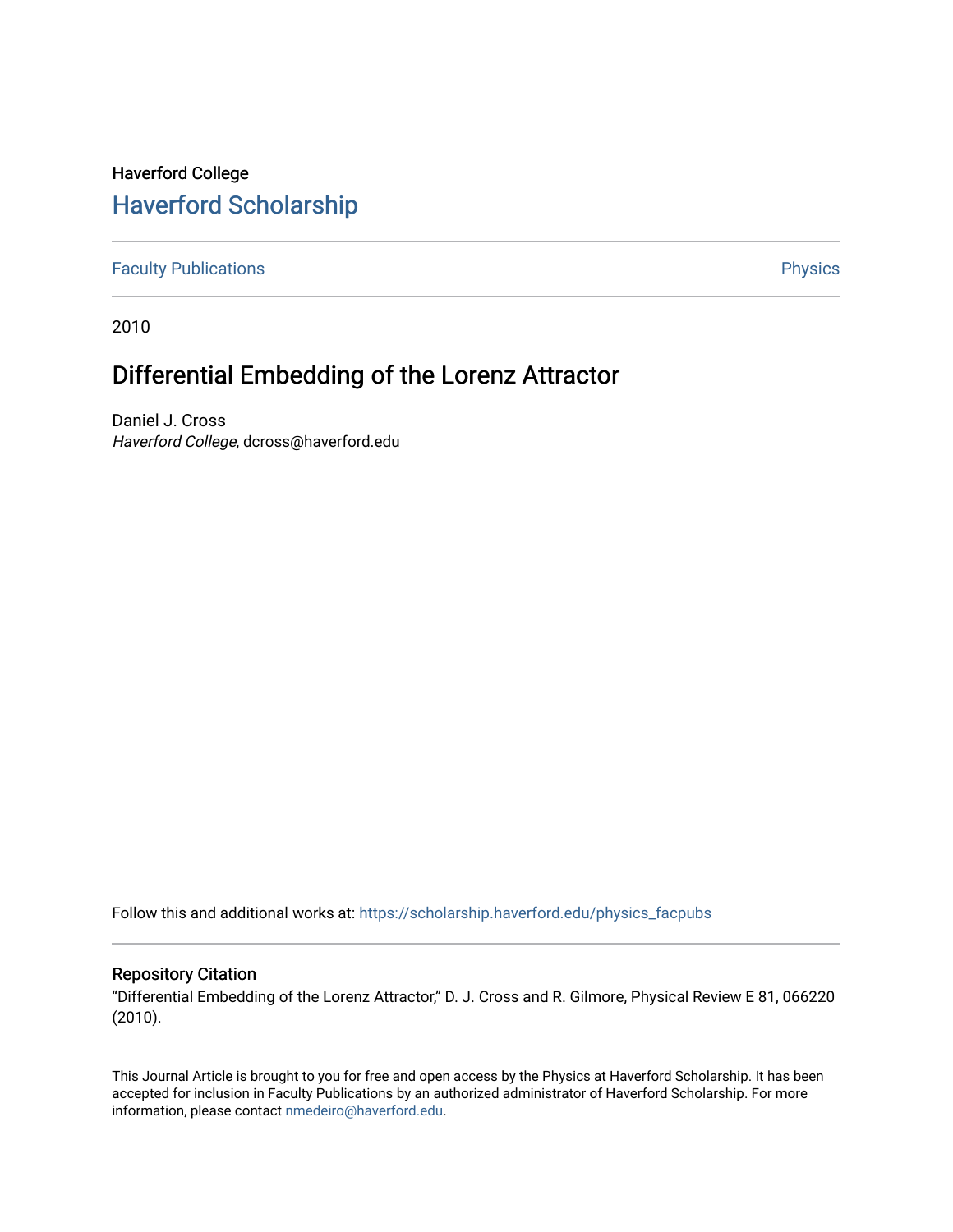# **Differential embedding of the Lorenz attractor**

Daniel J. Cross and R. Gilmore

*Physics Department, Drexel University, Philadelphia, Pennsylvania 19104, USA* (Received 21 January 2010; published 25 June 2010)

Ideally an embedding of an *N*-dimensional dynamical system is *N*-dimensional. Ideally, an embedding of a dynamical system with symmetry is symmetric. Ideally, the symmetry of the embedding is the same as the symmetry of the original system. This ideal often cannot be achieved. Differential embeddings of the Lorenz system, which possesses a twofold rotation symmetry, are not ideal. While the differential embedding technique happens to yield an embedding of the Lorenz *attractor* in three dimensions, it does not yield an embedding of the entire flow. An embedding of the flow requires at least four dimensions. The four dimensional embedding produces a flow restricted to a twisted three dimensional manifold in  $\mathbb{R}^4$ . This inversion symmetric three-manifold cannot be projected into any three dimensional Euclidean subspace without singularities.

DOI: [10.1103/PhysRevE.81.066220](http://dx.doi.org/10.1103/PhysRevE.81.066220)

PACS number(s): 05.45.Xt, 05.45.Ac, 05.45.Gg

# **I. INTRODUCTION**

The first step in the analysis of data generated by a chaotic dynamical system is the search for an embedding. Often the data set consists of a single long series of observations taken at equally spaced time intervals, or a scalar time series for short. The observed data can be interpreted as the values taken by an observation function on the original phase space, sampled along the observed trajectory. Takens' Theorem  $\lceil 1 \rceil$  $\lceil 1 \rceil$  $\lceil 1 \rceil$ guarantees that if the dynamical system that generates the data exists in an *N*-dimensional phase space, there is generically an embedding in  $\mathbb{R}^{2N+1}$  that may be constructed from the observed data. While this is adequate for theoretical work, in practice an embedding of lowest possible dimension is preferred. In particular, if the data are generated by an *N*-dimensional system, there ought to be an *N*-dimensional embedding.

Reconstructions of dynamical systems with symmetry pose a special problem. According to Takens' theorem it is necessary to use a generic observation function for a reconstruction. However, a generic function does not possess a symmetry, and an embedding made using such an observable lacks symmetry. Worse, King, and Stewart  $[2]$  $[2]$  $[2]$  showed that an observable with some symmetry can be used for an embedding, but that the embedding typically does not possess the same symmetry as the original dynamical system. This was shown explicitly by Letellier and his colleagues  $\lceil 3 \rceil$  $\lceil 3 \rceil$  $\lceil 3 \rceil$  for the Lorenz dynamical system. In particular, they showed that using an observation function that is odd under the twofold rotation symmetry of the Lorenz attractor will result in a dynamical system with inversion rather than rotation symmetry.

The present work was stimulated by the following difficulty. All inequivalent (nonisotopic) representations (embeddings) of the Lorenz system in  $\mathbb{R}^3$  have been identified [[4](#page-8-3)]. A differential embedding of the Lorenz system based on the *x* or *y* coordinate produces a system not included in this list of inequivalent representations. We sought to determine how this could be possible. The answer is provided below.

We study this problem for embeddings with minimal time delay. In this case, linear combinations of *k* adjacent terms in the time series are good approximations to the signal and its first *k*− 1 derivatives. For this reason, we call embeddings with minimal time delay *differential* embeddings. Embeddings of this type have four attractive features  $[5]$  $[5]$  $[5]$ : (i) Each embedding coordinate is the derivative of the previous coordinate  $(X_{i+1} = \dot{X}_i)$ ; (ii) Attempts to model the dynamics using the embedding coordinates involve construction of only one unknown source function  $[5,3]$  $[5,3]$  $[5,3]$  $[5,3]$ , for the last time derivative  $\dot{X}_N = h(X_1, X_2, \dots, X_N)$ ; (iii) An explicit expression for the source function *h* may be constructed when the differential equations are known; and (iv) In three dimensions  $N=3$  it is a simple matter to determine the topological organization of all unstable periodic orbits simply by inspection of their projection onto the  $(X_1, X_2) = (X_1, X_1)$  subspace. In this projection, all crossings in the upper half plane have sign −1 while all crossings in the lower half plane have sign +1. The linking number of two periodic orbits is half the number of crossings in the lower half plane minus half the number of crossings in the upper half plane  $[6,7]$  $[6,7]$  $[6,7]$  $[6,7]$ .

The principal drawback of differential embeddings of scalar time series is the signal to noise problem. As a rough rule of thumb, there is an order of magnitude loss of *S*/*N* ratio for each derivative (or integral) that is taken. A differential embedding of the type  $x \rightarrow (x, \dot{x}, \ddot{x})$  generally suffers two orders of magnitude reduction in this ratio. One way around this problem is to use an integral-differential embedding *x*  $\rightarrow$  ( $\int x$ , $x$ , $\dot{x}$ ). In this case the integral and differential each lose about one order of magnitude. The three coordinates remain differentially related. Care must be taken that secular terms be removed from the scalar time series before the integral is taken. The subtle points involved in such embeddings have been described in the first topological analysis of experimental data that was carried out  $[5]$  $[5]$  $[5]$ . These points were amplified on in  $[6,7]$  $[6,7]$  $[6,7]$  $[6,7]$ .

Briefly, in the first topological analysis, the data set under consideration behaved like a relaxation oscillator, with a slow linear change over about half a cycle. The differential embedding  $(x, \dot{x}, \ddot{x})$  collapsed to a straight line, as can be seen in  $\lceil 5 \rceil$  $\lceil 5 \rceil$  $\lceil 5 \rceil$ . Spline fits  $\lceil 8 \rceil$  $\lceil 8 \rceil$  $\lceil 8 \rceil$  were unable to lift this degeneracy, as indeed no data processing method based on local fitting methods could succeed. A variety of nonlocal methods were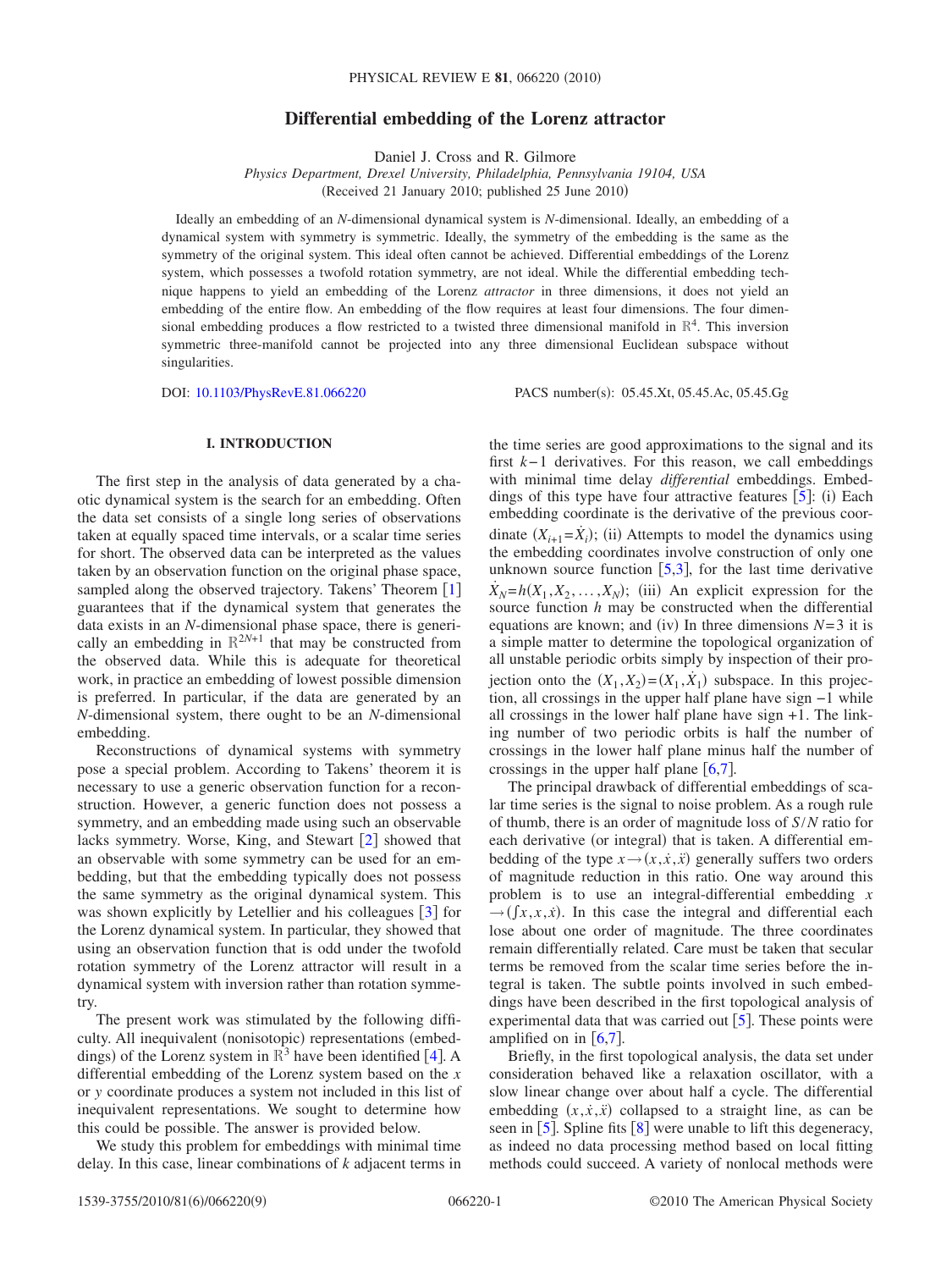reviewed in this context  $[6,7]$  $[6,7]$  $[6,7]$  $[6,7]$ . More recently, newer data processing methods have been developed to treat problems of this type  $[9]$  $[9]$  $[9]$ .

A differential embedding of the Lorenz system based on the *x* coordinate is called the induced Lorenz system. Its relationship to the original Lorenz system will be investigated. Our main result is that these two systems are diffeomorphic, in fact isotopic, in  $\mathbb{R}^4$ , though not in  $\mathbb{R}^3$ .

The organization of this paper is as follows. In Sec. [II,](#page-2-0) we introduce the Lorenz  $(L)$  and induced Lorenz  $(L_i)$  systems. In Sec. [III,](#page-2-1) we examine in detail the differential mappings constructed from the *x* coordinate of  $\mathcal L$  and decide when they furnish embeddings. Singularities found to be present in these mappings are analyzed in Sec. [IV](#page-4-0) where they are shown to be consequences of the different symmetries of  $\mathcal L$ and  $\mathcal{L}_i$ . This shows that a three-dimensional reconstruction of the Lorenz system with parity symmetry is never an embed-ding. In Sec. [V,](#page-4-1) we show that  $\mathcal L$  and  $\mathcal L_i$  are related by a "local reflection" of  $\mathbb{R}^3$  and are in fact isotopic in  $\mathbb{R}^4$ . We extend this analysis in Sec. [VI](#page-5-0) to the bounding tori and branched manifolds of the two systems. In Sec. [VII,](#page-6-0) we generalize the observation in  $\lceil 3 \rceil$  $\lceil 3 \rceil$  $\lceil 3 \rceil$  that equivariant embeddings of the Lorenz system are parity symmetric to arbitrary dynamical systems with a twofold symmetry. We also demonstrate how reconstructions with arbitrary twofold symmetry may be recovered from a generic observation function. Finally, we state our conclusions in Sec. [VIII.](#page-7-0)

## **II. LORENZ AND INDUCED LORENZ SYSTEMS**

<span id="page-2-0"></span>The Lorenz dynamical system  $\mathcal L$  is a three dimensional flow defined by the equations

$$
\dot{x} = \sigma(y - x) \tag{1a}
$$

$$
\dot{y} = Rx - y - xz \tag{1b}
$$

$$
\dot{z} = -bz + xy. \tag{1c}
$$

A dynamical system  $\dot{x} = v(x)$  is said to be equivariant under a linear transformation *M* if  $M\dot{x} = v(Mx)$ . The Lorenz system is equivariant under the transformation  $R_z(\pi): (x, y, z) \mapsto (-x, z, z)$  $-$ *y*,*z*), which is a  $\pi$  rotation about the *z* axis. We say that  $\mathcal{L}$ possesses rotation symmetry or is rotationally equivariant.

The Lorenz branched manifold  $\left[3,10,11\right]$  $\left[3,10,11\right]$  $\left[3,10,11\right]$  $\left[3,10,11\right]$  $\left[3,10,11\right]$  is shown in Fig. [1.](#page-2-2) It is rotationally symmetric. A branched manifold (or knot holder or template) of a strange attractor generated by a three dimensional dynamical system is a two-dimensional manifold almost everywhere (it possesses a finite set of zero and one dimensional singular sets called splitting points and branch lines, respectively) which provides a caricature of the original attractor  $[6]$  $[6]$  $[6]$ . Specifically, it supports a semiflow obtained by identifying points in the original system that share the same asymptotic future. This is equivalent to collapsing the stable manifolds to points. This identification is called the Birman Williams projection  $[10,11]$  $[10,11]$  $[10,11]$  $[10,11]$ .

The template shown in Fig. [1](#page-2-2) is obtained from the standard "mask" by rotating each of the two lobes of the mask through 90 degrees in opposite directions, and then viewing

<span id="page-2-2"></span>

FIG. 1. Template for the Lorenz system  $\mathcal L$  with rotation symmetry,  $R_z(\pi)$ . The " $\times$ " denotes the central saddle fixed point. The *x* and *y* directions are in the page, horizontal and vertical respectively. The *z* direction is out of the page.

the attractor from above. This procedure preserves the topological organization of the periodic orbits. This transformation is described in more detail in  $[12,13]$  $[12,13]$  $[12,13]$  $[12,13]$ .

A differential embedding of the Lorenz system based on the *x*-coordinate constructs the so-called "induced Lorenz system,"  $\mathcal{L}_i$ . Unlike the original system  $\mathcal{L}$ , the induced system is equivariant under the transformation  $P:(X, Y, Z) \rightarrow ($  $-X, -Y, -Z$ ), which is an inversion. We say that  $\mathcal{L}_i$  possesses parity symmetry or is parity equivariant. The induced Lorenz branched manifold  $\lceil 3 \rceil$  $\lceil 3 \rceil$  $\lceil 3 \rceil$ , which is also parity symmetric, is shown in Fig. [2.](#page-2-3) The explicit equations describing this embedding are given in the next section.

The induced system passes the usual embedding tests and is regarded as an embedding of the original dynamical system into  $\mathbb{R}^3$  [[14](#page-9-1)]. While this is essentially true on the attracting set, we claim that the mapping giving rise to this "embedding" is in fact not an embedding on any open subset containing the attractor and therefore does not truly represent the entire original flow. We prove this claim in the next section.

## **III. DIFFERENTIAL MAPPINGS**

<span id="page-2-1"></span>If *M* is an *m*-dimensional manifold with flow  $\varphi_t$  and  $f: M \to \mathbb{R}$  a real-valued observation function on *M*, then Tak-ens' theorem [[1](#page-8-0)] states that generically the map  $M \rightarrow \mathbb{R}^{2m+1}$ given by

$$
x \mapsto \left\{ f(x), \left. \frac{d}{dt} \right|_0 f[\varphi_t(x)], \dots, \left. \frac{d^{2m}}{dt^{2m}} \right|_0 f[\varphi_t(x)] \right\}, \qquad (2)
$$

is an embedding. The notation indicates that derivatives are to be evaluated at *t*= 0. Such a mapping constructed from

<span id="page-2-3"></span>

FIG. 2. Template for the induced Lorenz system  $\mathcal{L}_i$  with parity symmetry,  $P$ . The " $\times$ " denotes the central saddle fixed point. The coordinate axes are the same as Fig. [1.](#page-2-2)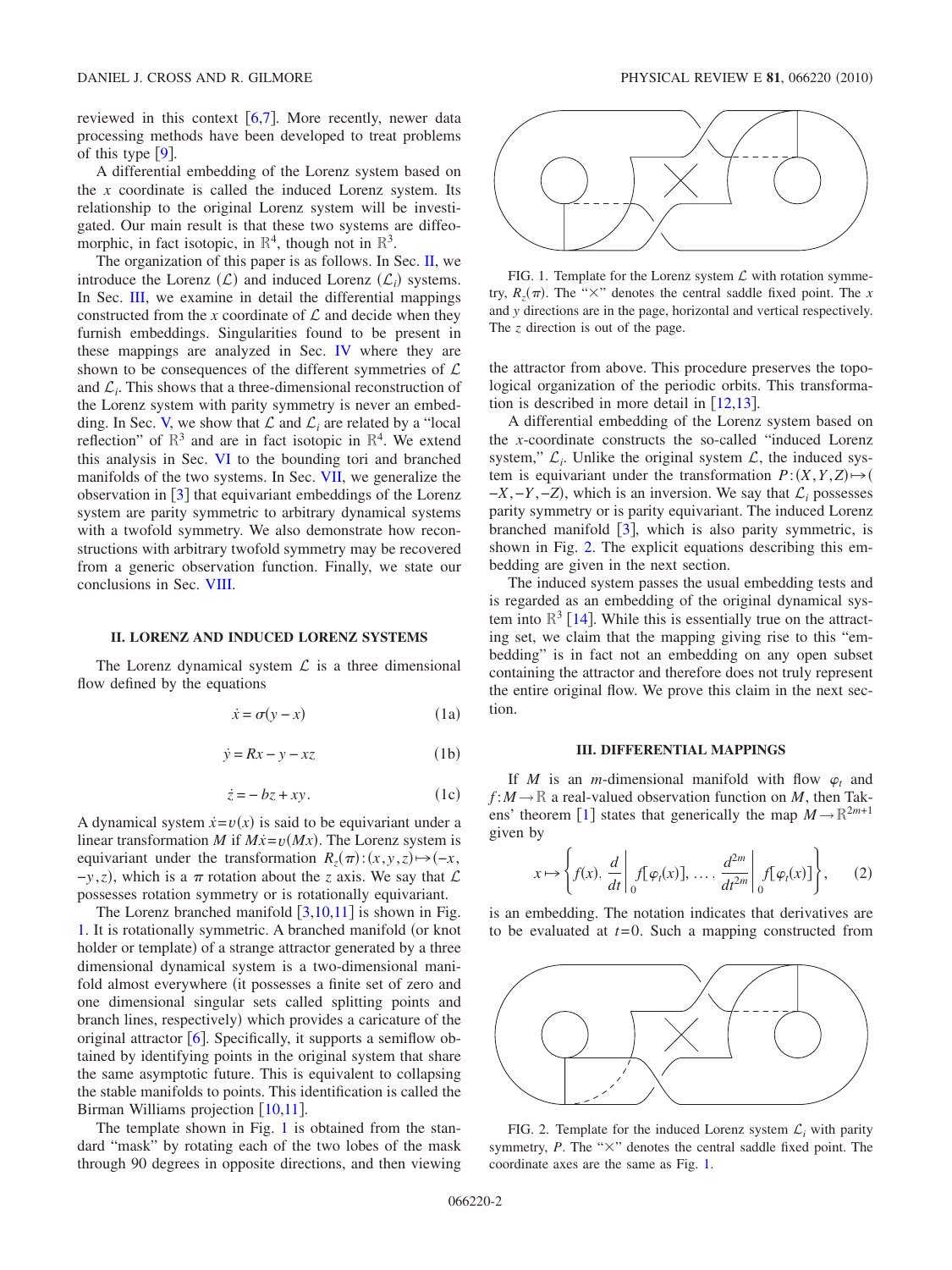successive derivatives of an observation function will be called a differential mapping. When the mapping is an embedding it is called a differential embedding.

Takens' theorem all but guarantees that the differential embedding of  $\mathcal L$  constructed from  $x$  and its first six derivatives is an embedding into  $\mathbb{R}^7$ . This leaves open the question of whether an embedding may be found in lower dimensions, which ought to be the case since  $\mathcal L$  was originally defined in  $\mathbb{R}^3$ .

Consider  $\mathcal L$  with observation function  $f(x)=x$  and define the series of differential mappings

$$
F_n(x) = \left(x, \frac{d}{dt}x, \dots, \frac{d^{n-1}}{dt^{n-1}}x\right),
$$
 (3)

<span id="page-3-0"></span>for each  $n \geq 3$ . The mapping  $F_3$ , which gives rise to the system  $\mathcal{L}_i$  in  $\mathbb{R}^3$ , is explicitly given by

$$
\begin{pmatrix} X \ Y \ Z \end{pmatrix} = \begin{pmatrix} x \ \sigma(y-x) \ \sigma(R+\sigma-z)x-\sigma(1+\sigma)y \end{pmatrix}.
$$
 (4)

The Jacobian of the transformation is

$$
J_3 = \begin{pmatrix} 1 & 0 & 0 \\ -\sigma & \sigma & 0 \\ \sigma(R + \sigma - z) & -\sigma(1 + \sigma) & -\sigma x \end{pmatrix}.
$$
 (5)

The Jacobian determinant is  $-\sigma^2 x$ , so the mapping is singular on the entire *yz* plane. By setting  $x=0$  in  $F_3$  one sees that the mapping collapses lines of constant *y* onto points in the *yz*-plane, and this is the only set where  $F_3$  fails to be injective. This demonstrates that  $F_3$  is not a diffeomorphism on any open set intersecting the  $yz$  plane  $(x=0)$ . Since the attractor cuts this plane, we conclude that  $F_3$  fails to be a diffeomorphism on any neighborhood containing the attractor.

The existence of these singularities has been known  $\left[3,15-18\right]$  $\left[3,15-18\right]$  $\left[3,15-18\right]$  $\left[3,15-18\right]$ . In these references, the singularities are interpreted as obstructions to an observation function wellsampling an attractor, a property called observability. However, since the set of singularities has measure zero it has been tacitly assumed that they do not affect whether or not one actually obtains an embedding of the phase space. In other words, obtaining an embedding of the attractor is distinct from and less restrictive than obtaining an embedding of the entire phase space. A three-dimensional differential embedding of the Lorenz system based on the *x* coordinate accomplishes the former task, but not the latter. This is why the induced Lorenz system does not appear on the list of inequivalent representations of the Lorenz system—in  $\mathbb{R}^3$  it is not a representation at all.

It is straightforward to derive the equations describing the image flow under  $F_3$  expressed in the new variables  $(X, Y, Z)$ . We include them for completeness. They are

$$
\dot{X} = Y \tag{6a}
$$

$$
\dot{Y} = Z \tag{6b}
$$

<span id="page-3-1"></span>
$$
\dot{Z} = b\sigma(R-1)X - b(1+\sigma)Y - (1+b+\sigma)Z - X^2Y - \sigma X^3
$$

$$
+ \frac{Y}{X}(Z + (1+\sigma)Y), \tag{6c}
$$

and the parity symmetry is apparent  $[13,19,20]$  $[13,19,20]$  $[13,19,20]$  $[13,19,20]$  $[13,19,20]$ . Notice the  $1/X$  behavior in the  $Z$  equation [[13](#page-9-0)]. The behavior of the vector field as  $X \rightarrow 0$  is direction dependent. In particular, if  $Z = -(1+\sigma)Y$  then the last term in  $Z$  vanishes for every *X*. Notice that according to Eq. ([4](#page-3-0))  $X=0$  exactly when  $x=0$ , but then *Y*= $\sigma y$  and *Z*=− $\sigma(1+\sigma)y$ , or equivalently *Z*=− $(1+\sigma)Y$ , which is precisely the condition that the image vector field be well behaved [cf. Equation  $(6c)$  $(6c)$  $(6c)$ ].

Before moving on we give the LU-decomposition of  $J_3$  $=L_3U_3$  which will be useful in the sequel. We have  $U_3$  $=$ diag $(1, \sigma, -\sigma x)$  and

$$
L_3 = \begin{pmatrix} 1 & 0 & 0 \\ -\sigma & 1 & 0 \\ \sigma(R + \sigma - z) & -1 - \sigma & 1 \end{pmatrix}.
$$
 (7)

In this case singularities in  $U_3$  (when  $x=0$ ) correspond to singularities in  $J_3$ .

Now consider the differential mapping  $F_4$  into  $\mathbb{R}^4$ . We will show that this mapping *does* provide an embedding of  $\mathcal{L}$ . The first three coordinates of  $F_4$  $F_4$  are given by  $F_3$  in Eq. (4) and the fourth is given by

$$
W = \sigma z (Ax - \sigma y) + \sigma y (B - x^2) - \sigma C x, \tag{8}
$$

<span id="page-3-2"></span>where  $A = 1 + b + 2\sigma$ ,  $B = \sigma(R + \sigma + 1) + 1$ , and  $C = R + 2R\sigma + \sigma^2$ are constants depending only on the control parameters. The top  $3 \times 3$  sub-matrix of the Jacobian  $J_4$  is  $J_3$  so that in the LU-decomposition  $J_4 = L_4 U_4$ ,  $U_4$  has main diagonal equal to that of  $U_3$  and the top-left  $3 \times 3$  block of  $L_4$  is  $L_3$ . The main diagonal of the rectangular matrix  $U_4$  is the diagonal starting from the upper left entry. The bottom row of  $L_4$  is given by

$$
\left[\sigma Az - \sigma(2xy + C) \quad B - \sigma z - x^2 \quad \sigma \frac{y}{x} - A \quad 1\right]. \tag{9}
$$

It is apparent that  $U_4$  can fail to have maximal rank only if  $x=0$ . However,  $L_4$  contains a term proportional to  $1/x$  and so the rank of  $U_4$  does not indicate the rank of  $J_4$  in this limit. If one first sets  $x=0$  in  $J_4$ , in the new LUdecomposition  $U'_4$  has a main diagonal given by diag(1, $\sigma$ ,  $-\sigma^2 y$ ) and  $L'_4$  is given by

$$
\begin{pmatrix}\n1 & 0 & 0 & 0 \\
-\sigma & 1 & 0 & 0 \\
\sigma Az - \sigma C & B - \sigma z & 1 & 0 \\
\sigma(R + \sigma - z) & -(1 + \sigma) & 0 & 1\n\end{pmatrix},\n\tag{10}
$$

which is regular for all  $(x, y, z)$ . Therefore  $F_4$  is singular only along the *z* axis, which is disjoint from the Lorenz flow (it is the stable manifold of the central fixed point). We conclude that  $F_4$  provides an embedding of  $\mathcal{L}$  into  $\mathbb{R}^4$ . In fact,  $F_4$ provides an embedding of  $\mathcal L$  onto a three dimensional submanifold  $M$  of  $\mathbb{R}^4$ . This manifold is disjoint from origin in  $\mathbb{R}^4$ , which is the image of the *z*-axis under  $F_4$ . This situation is described further in Sec. [V.](#page-4-1)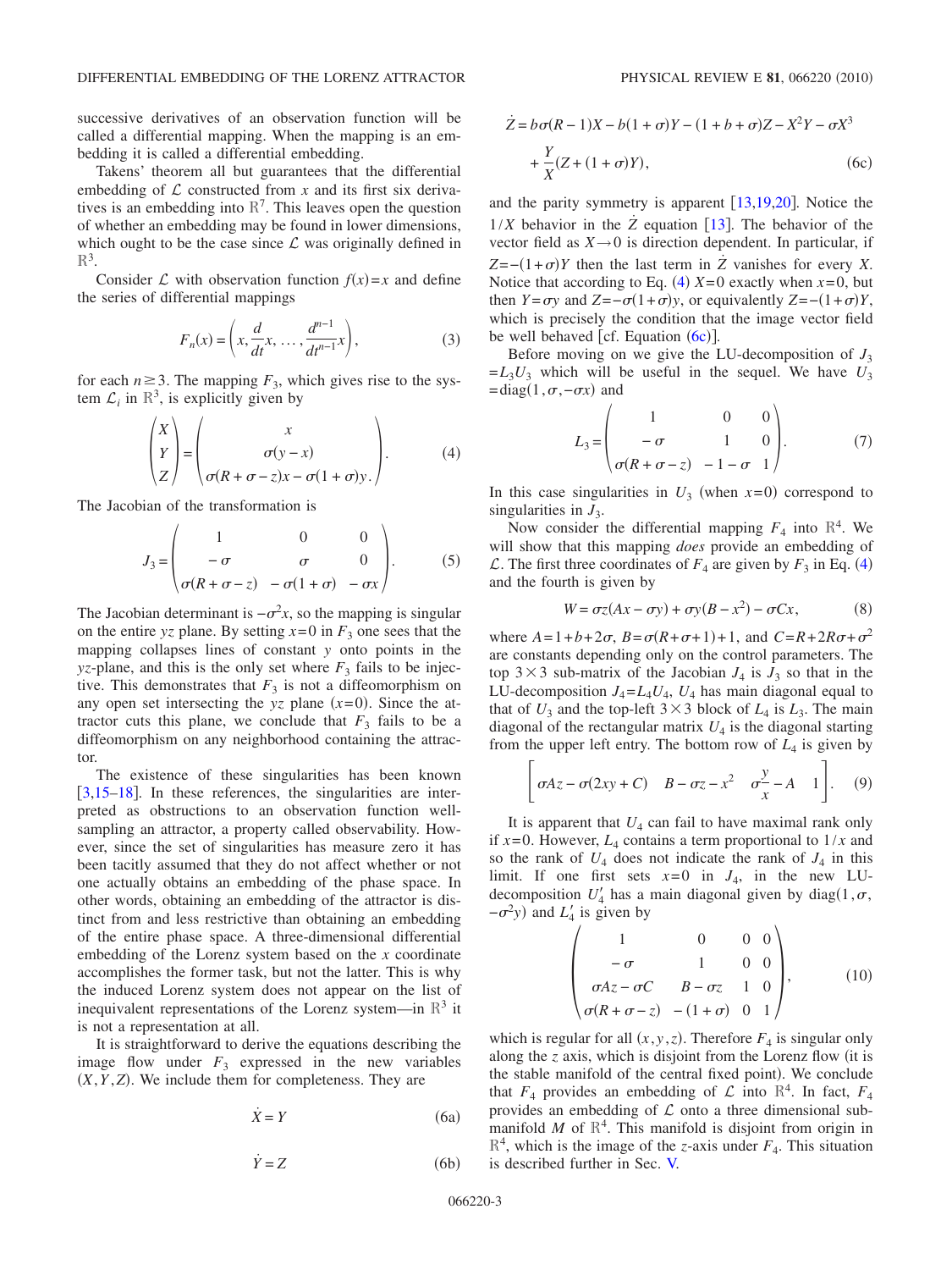The differential mappings  $F_n$  for  $n > 4$  may be analyzed analogously. They all share a similar LU-decomposition such that  $U_n$  has the same main diagonal as  $U_3$  and  $L_n$  possesses a  $1/x$  singularity. Setting  $x=0$  in  $J_n$  gives a  $U'_n$  with main diagonal diag(1, $\sigma$ , $-\sigma^2$ y), the same as *U*<sub>4</sub><sup>*l*</sup>, and an *L<sub>n</sub>*<sup>*l*</sup> which is regular on  $\mathbb{R}^3$ , so that the singular set consists of exactly the *z* axis in each case. We conclude that the differential mapping  $F_n$  is an embedding into  $\mathbb{R}^n$  for  $n \geq 4$ .

#### **IV. SYMMETRY**

<span id="page-4-0"></span>In this section, we show that the singular sets of the mappings  $F_n$  are symmetry induced, that is, they exist because of the symmetry properties of the original flow and of the chosen observation function. This is not to say that differential mappings for nonsymmetric systems will never possess singularities, but to show that singularities are unavoidable in the present case.

We have seen that the Lorenz system is equivariant under the diffeomorphism  $R_z(\pi): (x, y, z) \mapsto (-x, -y, z)$ . On the other hand, each mapping  $F_n$  is antisymmetric under  $R_z(\pi)$ ,  $F_n(-x, -y, z) = -F_n(x, y, z)$ . We then have the commutative diagram

<span id="page-4-2"></span>
$$
(x,y,z) \longrightarrow \begin{array}{ccc} F_n & & (X_1, \ldots, X_n) \\ & \longrightarrow & (X_1, \ldots, X_n) \\ & & \downarrow P & & (11) \\ (-x,-y,z) \longrightarrow & -(X_1, \ldots, X_n) \end{array}
$$

where the map *P* is inversion. It follows that each induced flow in  $\mathbb{R}^n$  is parity or *P* equivariant. In particular this holds for  $\mathcal{L}_i$  in  $\mathbb{R}^3$ . This change of symmetry is a result of the original system and the observation function together with its derivatives transforming differently under the equivariance group.

The difference of symmetry between the Lorenz flow and the induced flows forces the existence of the singularities in the mappings  $F_n$ , independent of the particular details of how the mappings are constructed. Note that the *z* axis is pointwise invariant under  $R_z(\pi)$  while its image is inverted under *P*. Equation ([11](#page-4-2)) demands that  $F_n(0,0,z) = -F_n(0,0,z)$ , which is only satisfied if the *z* axis is mapped to the origin. However, since the *z* axis is disjoint from the Lorenz flow this singularity poses no obstruction to obtaining an embedding.

More can be said when  $n=3$ . We will assume that the z axis is the only singularity of  $F_3$  and show that this leads to a contradiction. Under this assumption  $F_3$  is a diffeomorphism on  $\mathbb{R}^3$ -{z axis}. Now the rotation  $R_z(\pi)$  is isotopic (isotopy will be defined in the next section) to the identity through rotations  $R_z(\theta)$  for  $0 \le \theta \le \pi$ . It follows that the composition  $F_3 \circ R_z(\theta) \circ F_3^{-1}$  is an isotopy from the map *P* to the identity. However,  $P$  is orientation reversing in  $\mathbb{R}^3$  and cannot be isotopic to the identity. Therefore  $F_3$  must have additional singularities. The mildest form this singularity can take is the collapsing of some plane containing the *z* axis onto a line (which is parity symmetric).

The preceding argument is no restriction on  $F_n$  for  $n > 3$ since embeddings of  $\mathbb{R}^3$  with different orientation are isotopic in this case  $\lceil 21 \rceil$  $\lceil 21 \rceil$  $\lceil 21 \rceil$ . In both of these arguments the essential feature is that the original system is equivariant under an order two symmetry which the observation function is antisymmetric under. This forces the image system to have a different order two symmetry than the original which in turn forces the existence of singularities. This theme is taken up again in Sec. [VII.](#page-6-0)

# **V.** *L***,** *Li***, AND LOCAL REFLECTIONS**

<span id="page-4-1"></span>This section specifies how the systems  $\mathcal L$  and  $\mathcal L_i$  are related in  $\mathbb{R}^3$  and in  $\mathbb{R}^4$ . The mappings  $F_3$  and  $F_4$  seem rather complicated, but their complexity is almost entirely superficial. By allowing smooth deformations the mappings may be brought into simpler forms. Specifically, in  $\mathbb{R}^3$  the two systems differ by a simple mapping called a "local reflection," which we define below, while in  $\mathbb{R}^4$  the two systems are in fact identical.

The coordinate reflection of  $\mathbb{R}^3$ ,  $(x, y, z) \mapsto (x, y, -z)$  cannot be smoothly deformed in to the identity in  $\mathbb{R}^3$  because it reverses orientation. However, such a smooth deformation is possible in  $\mathbb{R}^4$ . If we consider  $\mathbb{R}^3 \subset \mathbb{R}^4$  as the subspace spanned by the first three coordinates,  $(x, y, z) \mapsto (x, y, z, 0)$ , a deformation (parametrized by *s*) is given by

$$
(x, y, z, 0) \to (x, y, -z \sin s, z \cos s) \to (x, y, -z, 0), (12)
$$

by rotating from  $s = -\pi/2$  to  $\pi/2$ . Notice that this rotation leaves the *xy*-plane  $(z=0)$  pointwise invariant.

From this deformation we can obtain a twisted embedding of  $\mathbb{R}^3$  into  $\mathbb{R}^4$  by allowing the rotation to depend on coordinates of  $\mathbb{R}^3$ . Setting *s*=arctan *x*, the explicit form of this embedding is then

$$
F:(x,y,z) \mapsto \left(x,y,\frac{-xz}{\sqrt{1+x^2}},\frac{z}{\sqrt{1+x^2}}\right). \tag{13}
$$

<span id="page-4-3"></span>The projection of this embedding back into  $\mathbb{R}^3$  is singular: it sends the *yz*-plane onto the *y*-axis. We call this mapping a local reflection since it reflects only half of  $\mathbb{R}^3$  $\mathbb{R}^3$ . Figure 3 illustrates this phenomenon by demonstrating a twisted embedding of  $\mathbb{R}^2$  into  $\mathbb{R}^3$ . This lower dimensional example may be obtained from Eq. ([13](#page-4-3)) by ignoring the *y* coordinate. Any projection of this twisted embedding back into  $\mathbb{R}^2$  results in a singularity.

The denominators in the last two coordinates of Eq.  $(13)$  $(13)$  $(13)$ normalize them so that the embedding approaches inclusion as  $x \to \pm \infty$  (that is, for  $|x|$  large,  $F(x, y, z) \approx (x, y, z)$  $-z \text{ sgn } x, 0$ , which is the inclusion  $\mathbb{R}^3 \rightarrow \mathbb{R}^4$ , at least up to a coordinate reflection).

Through a sequence of deformations, one can show (see Appendix) that the mapping  $F_3$  is equivalent to a local reflection. This relation will be explored further in the following section. In a similar manner one can show that  $F_4$  is equivalent to the standard inclusion  $\mathbb{R}^3 \rightarrow \mathbb{R}^4$ . Thus in  $\mathbb{R}^4$  the two systems  $\mathcal L$  and  $\mathcal L_i$  are the same–one can be smoothly deformed into the other. The systems provide identical *representations* of the Lorenz dynamical system in  $\mathbb{R}^4$  [[21](#page-9-6)]. We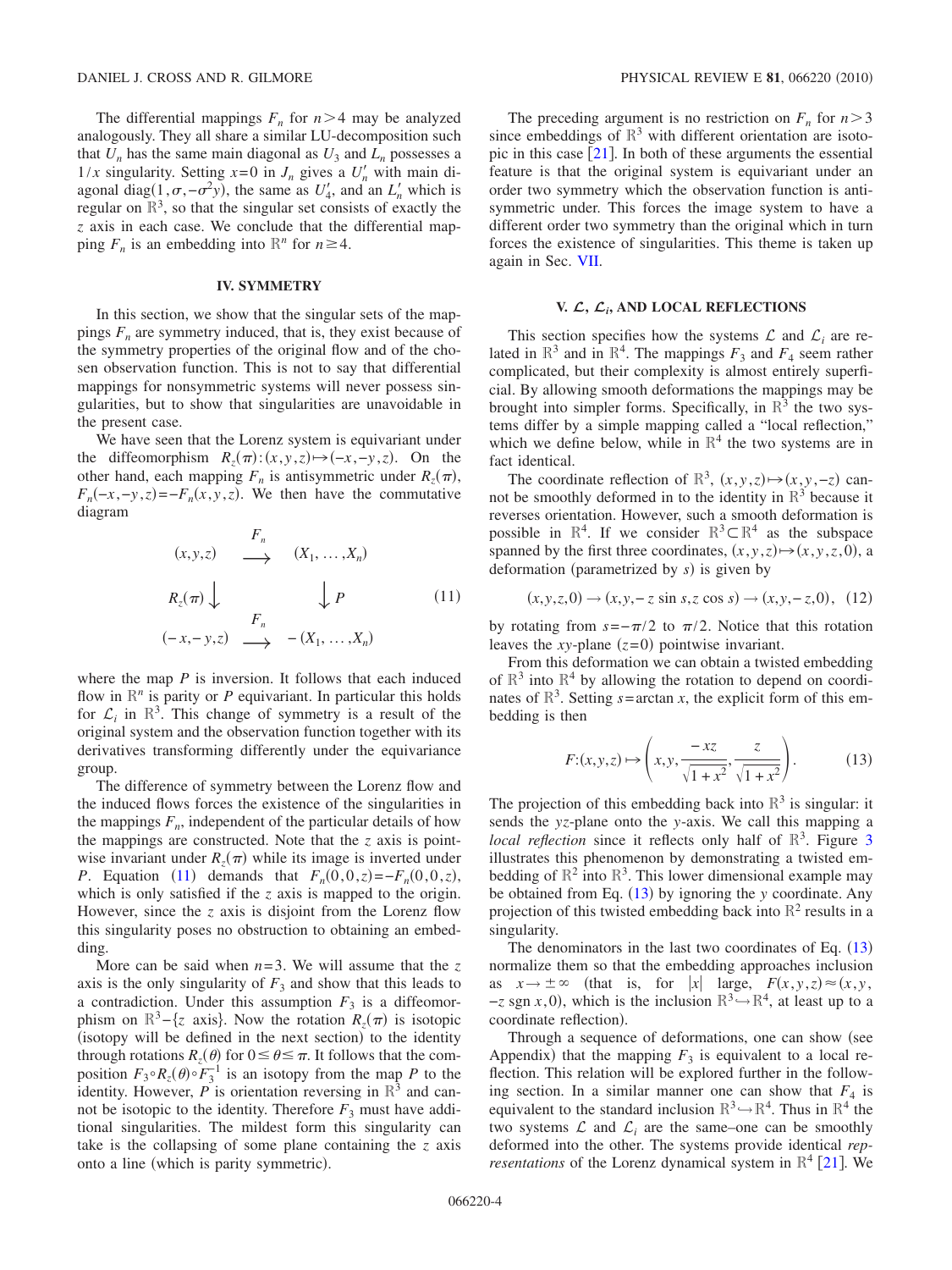<span id="page-5-1"></span>

FIG. 3. Twisted embedding of  $\mathbb{R}^2$  in  $\mathbb{R}^3$  and projection onto a local reflection. This is equivalent to the mapping  $F$  in Eq.  $(13)$  $(13)$  $(13)$  by ignoring *y*.

remark that since the two systems possess different symmetry, the smooth deformation between them cannot be done in a symmetry preserving fashion.

Moreover, we may regard the induced system as providing a three dimensional embedding contained in a three dimensional submanifold  $M \subset \mathbb{R}^4$ . The manifold M is not  $\mathbb{R}^3$ . Since  $F_4$  is a diffeomorphism away from the *z* axis, *M* is diffeomorphic to R<sup>3</sup>-{*z*-axis}.

# **VI.** *L***,** *Li***, AND BRANCHED MANIFOLDS**

<span id="page-5-0"></span>In the previous section we explored the relationship between the Lorenz and induced Lorenz systems at the level of the differential equations. In this section, we consider how the conclusions of that section apply to the branched manifolds of the two systems, Figs. [1](#page-2-2) and [2.](#page-2-3)

A branched manifold is contained within a handlebody, which is a three-dimensional manifold with boundary. The boundary functions as a trapping surface for the original flow. A handlebody possesses a decomposition into fundamental flow regions called splitting and joining trinions. The branched manifold inside the handlebody has an analogous decomposition into splitting and joining charts. These joining

<span id="page-5-2"></span>

FIG. 4. Trinions with included branched manifold charts: splitting (left) and joining (right). The arrow indicates the flow direction

<span id="page-5-3"></span>

FIG. 5. Genus three handlebody with trinion decomposition. Arrows indicate flow direction between trinions. The branched manifolds of the Lorenz and induced Lorenz systems may be naturally embedded within this handlebody.

and splitting regions are responsible for generating complex dynamical behavior and are shown in Fig. [4.](#page-5-2)

Both the Lorenz and induced Lorenz systems possess branched manifolds constructed from two joining and two splitting charts. Both systems live inside a genus three handlebody built up from four trinions. The handlebody together with its trinion decomposition is shown in Fig. [5.](#page-5-3)

A visual inspection of the branched manifolds for  $\mathcal L$  (Fig. [1](#page-2-2)) and  $\mathcal{L}_i$  (Fig. [2](#page-2-3)) shows that, though they are similar, they differ in two important respects. Both of these differences are in the "bottom" branches that flow from the bottom right trinion to the bottom left one. First, in the Lorenz system this branch twists counter clockwise with respect to the flow di-rection (cf. Figure [1](#page-2-2)), while in the induced system it twists clockwise (cf. Figure [2](#page-2-3)). Second, in the Lorenz system this branch attaches from below while in the induced system it attaches from above. Both of these differences are demanded by the different symmetries of the two systems. The two distinct joining trinions differing in attaching order are shown in Fig. [6.](#page-5-4)

In Sec. [V,](#page-4-1) we saw that up to isotopy  $\mathcal L$  and  $\mathcal L_i$  differ by a local reflection of  $\mathbb{R}^3$ . The local reflection collapses vertical lines in the *yz*-plane to points along the *y* axis. The handlebody carrying  $\mathcal L$  intersects the  $yz$  plane twice, once on each side of the *z* axis. Each intersection is a disk whose image under the local reflection is a line segment (the disk is collapsed onto a diameter). Therefore, each of these two branches of the handlebody is "pinched " by the local reflection as they pass through the *yz* plane. We conclude that in  $\mathbb{R}^3$  the natural handlebody containing  $\mathcal{L}_i$  is *not* the image of

<span id="page-5-4"></span>

FIG. 6. The two types of joining trinion related by a reflection in the *z* direction (out of the page). The top exit branch is a subset of the *xy* plane, which is invariant under reflections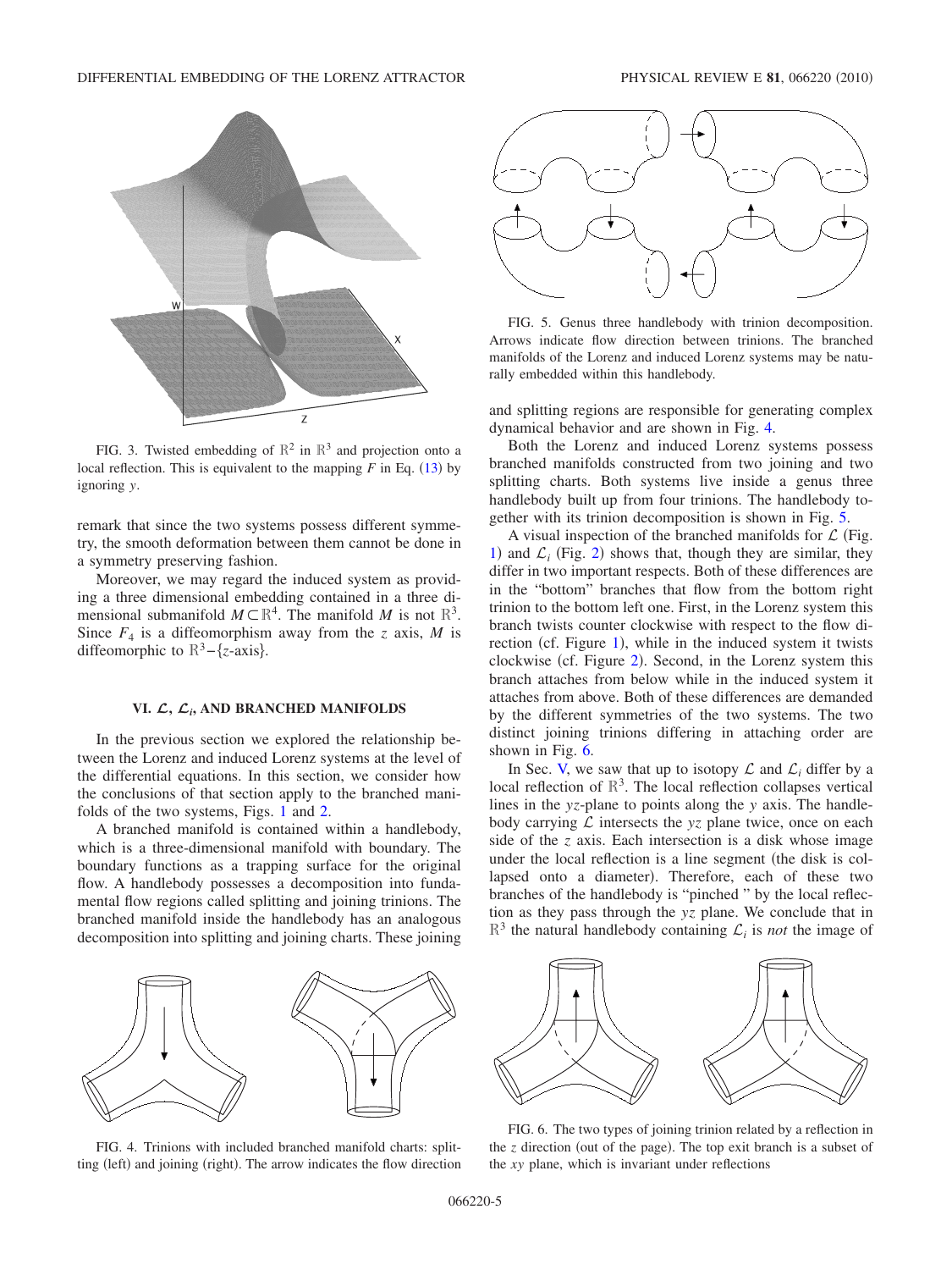<span id="page-6-1"></span>

FIG. 7. Effect of the change of orientation  $z \rightarrow -z$  (out of the page) induced by the local reflection on half of the Lorenz branched manifold. Arrows indicate the flow direction.

the handlebody containing  $\mathcal{L}$ . This is a reflection of the fact established in Sec. [III](#page-2-1) that  $F_3$  is not a diffeomorphism on any neighborhood of the attractor and therefore does not represent the entire Lorenz flow. The image handlebody is, however, well defined in  $\mathbb{R}^4$  but has a singular projection in  $\mathbb{R}^3$ .

Next, consider the effect of the local reflection on the Lorenz branched manifold. The two horizontal branches that run through the horizontal tubes of the handlebody each cut the *yz* plane in a horizontal line segment. However, this line segment is *invariant* under the action of the local reflection; no two points are identified. Recall that the local reflection preserves the orientation of  $\mathbb{R}^3$  on one side of the singular set and reverses it on the other by sending *z*→−*z*. The effect of this reversal on half of the branched manifold is shown in Fig.  $7 \times 13$  $7 \times 13$  $7 \times 13$ . This is precisely the operation that takes the Lorenz branched manifold onto the induced Lorenz branched manifold.

In general, if a dynamical system and its image under some mapping into  $\mathbb{R}^3$  have branched manifolds that are the same except for a pair of joining charts that are of opposite type the mapping cannot be a diffeomorphism of the flow. The two joining charts are related by a reflection, but the other charts are related without reflection, so a local reflection is required somewhere for the corresponding handlebody and trinions to match up correctly. Since a local reflection is the singular projected image into  $\mathbb{R}^3$  of a smooth embedding into  $\mathbb{R}^4$ , there is no distinction between the two joining trinions in  $\mathbb{R}^4$ .

Finally, that the two branched manifolds are diffeomorphic can also be seen by considering the mapping  $F_3$ . Recall that the singularity along the *yz*-plane collapses the lines *y* =const. By applying the Birman-Williams projection on the Lorenz flow one obtains a branched two-manifold that cuts the *yz* plane transversely in the form of a graph over *y* (see Fig. [8](#page-6-2)). Therefore, no two points of the branched manifolds are identified by  $F_3$  and the Birman-Williams projection commutes with this mapping and the two branched manifolds are diffeomorphic.

Several previous studies have been carried out to determine how many inequivalent representations can be constructed for three-dimensional dynamical systems, or more specifically their strange attractors  $[21-23]$  $[21-23]$  $[21-23]$ . In  $[22]$  $[22]$  $[22]$  it was shown that if the attractor was contained in a genus-one bounding torus, its inequivalent representations differed by global torsion, parity, and knot type. In  $\lceil 23 \rceil$  $\lceil 23 \rceil$  $\lceil 23 \rceil$  it was found that, neglecting knot type, inequivalent representations (or embeddings) differ by local rotation and local reflection operations. A local rotation is obtained by inserting a tube at each output port in a trinion decomposition of a genus-*g*

<span id="page-6-2"></span>

FIG. 8. Intersection of the Lorenz flow with the *yz* plane. The fuzziness of this intersection is in the stable direction of the flow. Since the Birman-Williams projection collapses orbits along the stable direction the fuzziness disappears, resulting in a set describable as a graph over *y*.

handlebody and allowing the flow through that tube to be rotated through an integer number of  $2\pi$  radians. In this way it is possible to associate an integer index to each such flow tube, of which there are  $3(g-1)$  for a genus-*g* handlebody. A local reflection has the form shown in Fig. [7.](#page-6-1) There are *g* − 1 regions in the decomposition of a genus-*g* handlebody that can be subjected to local reflections. Local reflections in genus-*g* handlebodies are subject to all the restrictions discussed above. The present manuscript clarifies that local reflections are the result of projections of local rotations from higher dimensional embeddings. In three dimensions local reflections describe embeddings of the branched manifold, not the flow whose projection is the branched manifold. In order to construct embeddings for the flow, the mapping must be into one higher dimension  $\lceil 21 \rceil$  $\lceil 21 \rceil$  $\lceil 21 \rceil$ .

# **VII.** *Rz***(**-**) EQUIVARIANT EMBEDDINGS**

<span id="page-6-0"></span>It has been observed  $\lceil 3 \rceil$  $\lceil 3 \rceil$  $\lceil 3 \rceil$  that one cannot obtain a rotationally equivariant embedding of the Lorenz system from a differential embedding based on a single observable. It is the purpose of this section to demonstrate this explicitly. More generally, we show that if a differential embedding of a dynamical system with an order two symmetry possesses symmetry, it is necessarily parity symmetry. Of course, embeddings with the same symmetry do exist (e.g., the identity map), therefore such embeddings cannot be constructed through successive derivatives of any observation function, that is, they are not differential embeddings in the usual sense.

Suppose that a dynamical system  $\dot{x} = v(x)$  is equivariant under a mapping (group operation) g, so that  $v(gx)=gv(x)$ . Let *f* be an eigenfunction of *g* satisfying  $f(gx) = \pm f(x)$ . This is equivalent to saying that  $f$  has definite parity (either even or odd) under  $g$ . We show that if  $f$  is an eigenfunction then  $d/dt$   $\left| \int_0^t (\varphi_t(x)) \right|$  is an eigenfunction of the same parity, where  $\varphi_t$  is the flow associated to *v*.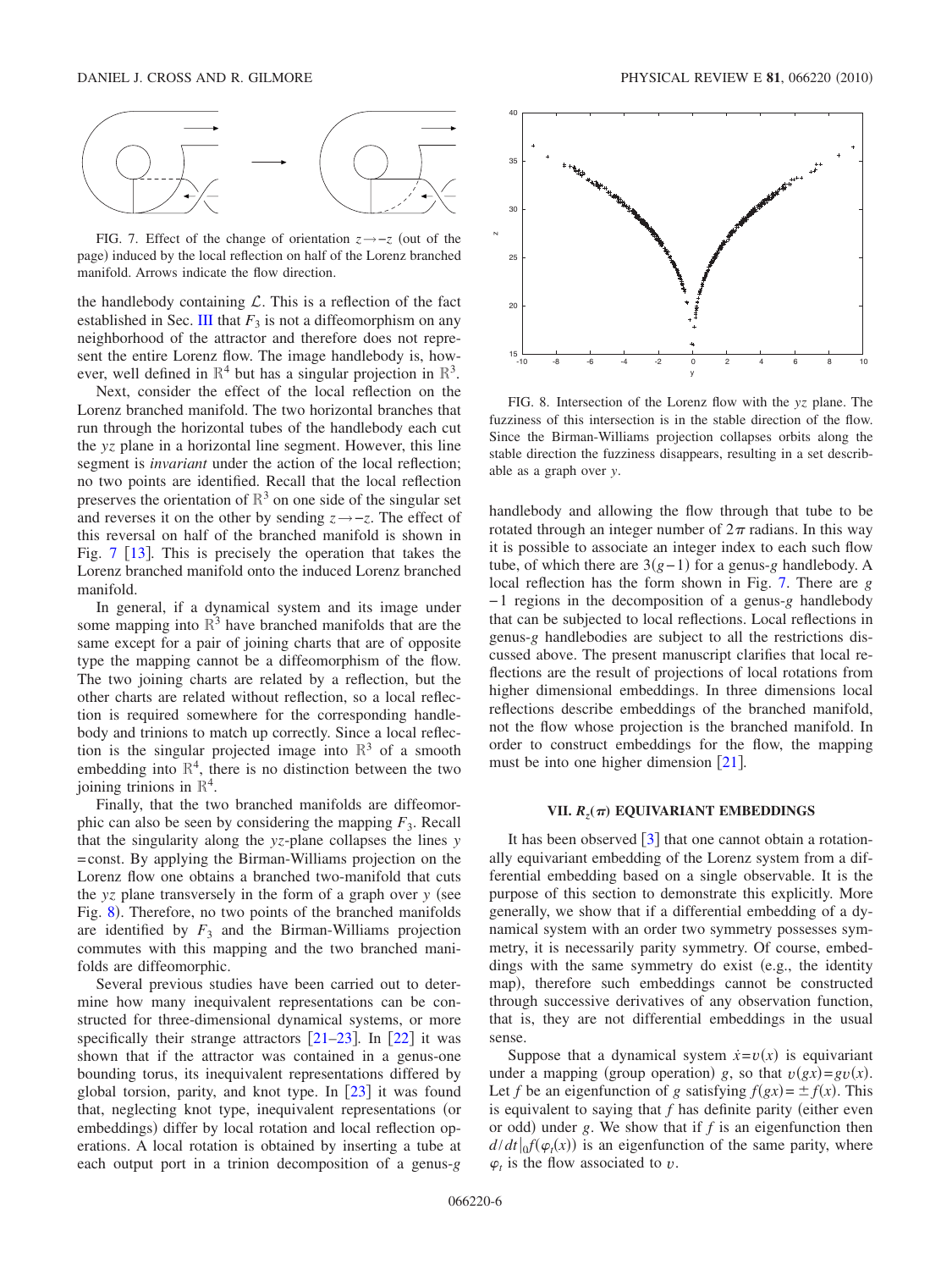By definition of derivative

$$
\frac{d}{dt} \left| \int_{0}^{t} f[\varphi_{t}(x)] = \lim_{t=0} \frac{f[\varphi_{t}(x)] - f(x)}{t} = \lim_{t=0} \frac{f(x + tv_{x}) - f(x)}{t}.
$$
\n(14)

Now by transforming  $x \mapsto gx$  we have

$$
\frac{d}{dt}\Big|_{0} f[\varphi_t(gx)] = \lim_{t=0} \frac{f(gx + tv_{gx}) - f(gx)}{t}
$$

$$
= \lim_{t=0} \frac{f[g(x + tv_x)] - f(gx)}{t}
$$

$$
= \frac{d}{dt}\Big|_{0} f\{g[\varphi_t(x)]\}, \tag{15}
$$

where in the second line we used the assumption of equivariance. It is now apparent that this expression is an eigenfunction of the same parity as *f* under *g*. By induction the higher derivatives are eigenfunctions of the same parity. Now a differential mapping  $F_n$  constructed from  $f$  is given by  $F_n = (f_1, f_2, \dots, f_n)$ . Here,  $f_1 \equiv f$  and for  $i > 1$   $f_i$  is the time derivative of  $f_{i-1}$ . It follows that when *f* has definite parity that  $F_n$  has the same definite parity.

Therefore if *f* is odd under *g* then the corresponding differential mapping  $F_n$  will be odd and the image system will be parity equivariant. If on the other hand *f* is even then the differential mapping  $F_n$  will be even and thus necessarily two-to-one since  $F_n(x) = F_n(gx)$ . The image is therefore trivially equivariant or invariant. For example, *z* is even, and a differential mapping based on *z* yields a two-to-one mapping onto the proto-Lorenz system. Explicit equations may be found in  $\lceil 20 \rceil$  $\lceil 20 \rceil$  $\lceil 20 \rceil$ .

Now let *f* be any observation function and make an eigendecomposition of *f* as  $f=f^++f^-$ , where  $f^{\pm}$  are the even  $(+)$ and odd (-) parts of *f* under *g*. Since the derivative is linear, the components  $f_i$  of the differential mapping  $F_n$  split into even and odd parts  $f_i^{\pm}$ , which are just the even and odd parts of *i*th derivative of *f*.

Now suppose that  $g = R_z(\pi)$ . We show that equivariance of the image under *g* leads to a contradiction. In order for the image to be *g* equivariant  $F_3$  must be *g* equivariant. Suppose first that the principal directions of *g* align with the components of  $F_3$ . Since up to a permutation of the axes  $g = diag($  $-1, -1, 1$ ), every component function  $f_i$  must be an eigenfunction, two with eigenvalue -1 (odd) and one with eigenvalue +1 (even). In any case the component  $f_1 = f$  is an eigenfunction, but we have seen that its derivatives are necessarily eigenfunctions of the same parity which yields a contradiction. Thus  $F_3$  cannot be equivariant under *g*.

More generally, suppose that  $y_i$  are equivariant coordinates linearly related to the  $f_j$  by  $y_i = M_i^j f_j$ . Assume without loss of generality that  $y_1$  is even. Then we must have  $M_1^j f_j^{\dagger}$ = 0, which says that the  $f_j^-$  are linearly dependent. In the same way  $y_2$  and  $y_3$  being odd force the  $f_j^{\dagger}$  to be linearly dependent. Therefore all  $f_i$  are linearly dependent, but then  $F_3$  cannot be an embedding. We therefore conclude that no

differential embedding of a  $R_z(\pi)$  equivariant dynamical system can be  $R_z(\pi)$  equivariant, the Lorenz system in particular.

The general case follows at once. The generator of any order two symmetry acting in  $\mathbb{R}^n$  is given in the appropriate basis by  $g = diag(\pm 1, \pm 1, \ldots, \pm 1)$ , where the signs are incoherent, and we have  $g^2 = I_n$ . The previous considerations show a differential embedding will not be equivariant under *g*, but rather  $I_n$  or  $-I_n$ . In the first case the image is invariant, and in the second case it is parity equivariant. However, as we have seen, it is possible for a system and its parity equivariant image to be diffeomorphic, even isotopic.

Finally, we note that in the spirit of  $[2]$  $[2]$  $[2]$ , a pair of observation functions, one even under *g* and the other odd, may be used to reconstruct any order-two symmetry. In particular, the projection of a generic (nonsymmetric) measurement function *f* onto the even  $(f_{+})$  and odd  $(f_{-})$  eigendirections suffices. For the Lorenz system,  $f = x + z$  has the projections  $f_{+}$ =*z* and  $f_{-}$ =*x*. These projections are mapped into the two dimensional space of embedding parameters  $f \rightarrow (f_-, f_+)$  $\epsilon \in V = \mathbb{R}^2$  $\epsilon \in V = \mathbb{R}^2$  as described in [2]. For the Lorenz system, the mapping of generic data into  $V^4 = V + \dot{V} + \ddot{V} + \epsilon \ddot{V} = \mathbb{R}^8$  produces a three-dimensional manifold with  $Z_2$  symmetry

$$
(++,++,++,++){\overset{\scriptscriptstyle g}\rightarrow}(-+,-+,-+,-+).
$$

Projections into three-dimensional subspaces with  $n<sub>o</sub>$  odd directions and  $n_e$  even directions results in attractors in  $\mathbb{R}^3$  with inversion symmetry  $(n<sub>o</sub>=3, n<sub>e</sub>=0)$ , rotation symmetry  $(2,1)$ , reflection symmetry  $(1,2)$ , and no symmetry  $(0,3)$ . These projections may not be embeddings; failure to be an embedding is due entirely to the projection  $[24]$  $[24]$  $[24]$ . The last projection cannot be an embedding because it is two to one.

## **VIII. CONCLUSIONS**

<span id="page-7-0"></span>We have analyzed differential mappings of the rotationally equivariant Lorenz dynamical system  $\mathcal L$  in some detail. While the mapping constructed from the *x* coordinate and its first two derivatives is one-to-one on the attractor of  $\mathcal{L}$ , it does not provide a diffeomorphism of the flow. The induced Lorenz system  $\mathcal{L}_i$  is not diffeomorphic to the Lorenz system in  $\mathbb{R}^3$ . However, the differential mappings of  $\mathcal L$  into  $\mathbb{R}^n$  for  $n \geq 4$  do yield embeddings. We saw that the failure to achieve an embedding in  $\mathbb{R}^3$  was related to the different symmetry properties of  $\mathcal L$  and  $\mathcal L_i$ : the former is rotationally equivariant and the latter is parity equivariant. We then showed that the two systems are actually isotopic in  $\mathbb{R}^4$  and showed how their associated bounding tori and branched manifolds are related. Finally, we worked out the details of the observation made in  $\lceil 3 \rceil$  $\lceil 3 \rceil$  $\lceil 3 \rceil$  that no differential mapping of the Lorenz system is rotationally equivariant; any equivariant image of such a system is either invariant, possessing no nontrivial symmetry, or else is parity equivariant with a twofold symmetry. We then generalized this result to show that an equivariant reconstruction of any system with a twofold symmetry is parity symmetric. Finally, we showed how to recover an arbitrary twofold symmetry from a generic observation function.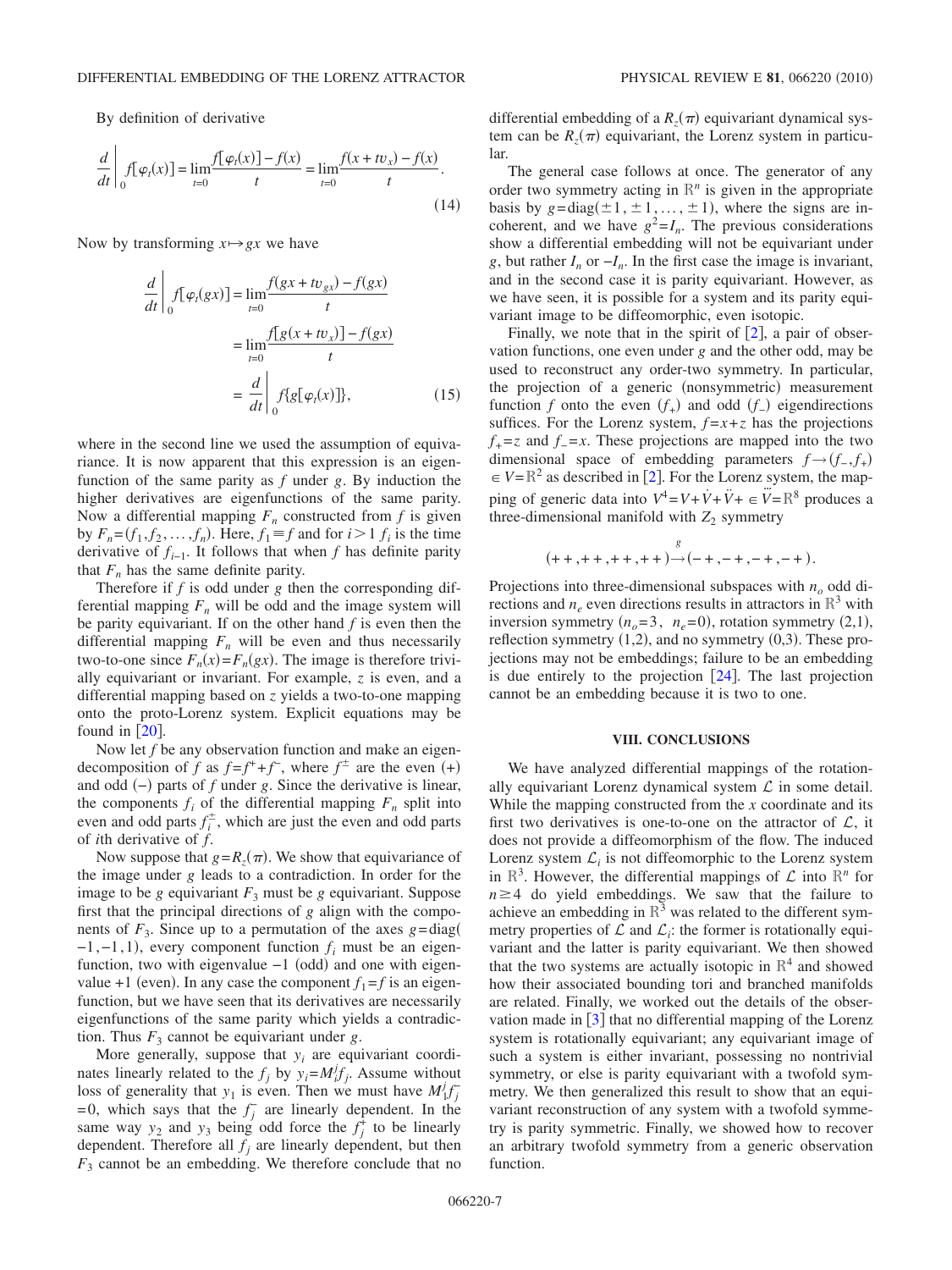While it is not possible to embed the Lorenz system into the three dimensional manifold  $\mathbb{R}^3$  it *is* possible to embed it into a three-dimensional twisted submanifold *M* of  $\mathbb{R}^4$ . The projection of this manifold into  $\mathbb{R}^3$  possesses singularities. In particular, the projection induces a local reflection.

#### **ACKNOWLEDGMENT**

We thank C. Letellier for useful discussions.

## **APPENDIX: MAPPING DEFORMATIONS**

The purpose of this appendix is to fill in the technical details of Sec. [V](#page-4-1) by constructing explicit deformations of the mappings  $F_3$  and  $F_4$  to a local reflection and inclusion respectively. The idea of a smooth deformation of an embedding is made precise through the notion of *isotopy*. Two embeddings *f* and *g* are isotopic if there is a smooth map  $h(x, s)$ ,  $s \in [0,1]$ , that satisfies the following three properties: 1) for every fixed *s*,  $h_s(x) \equiv h(x, s)$  is an embedding; 2)  $h_0 = f$ ; and 3)  $h_1 = g$ . We will refer to either  $h(x, s)$  or  $h_s(x)$  as the isotopy. Thinking of *s* as time, the isotopy smoothly transforms the embedding *f* at time zero to the embedding *g* at time one through a sequence of embeddings. It is natural to regard isotopic embedding's as the same or equivalent. We note that it will often be convenient to define an isotopy over an interval other than  $[0,1]$ . In all cases the isotopies defined will be obviously smooth, so one need only check that they are one-to-one for each *s*.

Recall the twisted embedding Eq.  $(13)$  $(13)$  $(13)$ , and the denominators of the last two coordinate which normalized them to approach inclusion as  $|x| \rightarrow \infty$ . This embedding is isotopic to the un-normalized mapping

$$
G:(x, y, z) \mapsto (x, y, -xz, z). \tag{16}
$$

<span id="page-8-12"></span>One can take for the deformation  $(1-s)F + sG$  with *s*  $\in [0,1]$  and check that this is one-to-one for each *s*. We may also refer to the first three coordinates of this mapping as a local reflection of  $\mathbb{R}^3$ .

The mapping  $F_3$  defines a rather complicated embedding of  $\mathbb{R}^3$ -{*yz*-plane} into  $\mathbb{R}^3$ . Denote the image of  $(x, y, z)$  by  $(X, Y, Z) = F_3(x, y, z)$  and recall that these coordinates are given by Eq. ([4](#page-3-0)). We will now simplify  $F_3$  through a sequence of isotopies. We note that the isotopies need only be one-to-one away from the *yz*-plane since  $F_3$  is singular there. In each case  $s \in [0,1]$ . Our goal is to show that  $F_3$  is isotopic to a local reflection.

First note that the first coordinate is already  $X=x$ . Next, by smoothly rescaling the axes, the overall factor of  $\sigma$  on the last two components may be set to one. The second coordinate is now given by  $Y = y - x$ . By defining  $Y_s = y + (s - 1)x$  this coordinate can be smoothly changed to  $Y = y$ . One can check that this is one-to-one for every *s*. For the third coordinate define  $Z_s = Z(1-s) - szx$  to smoothly deform it to  $-zx$ . In this case points with different *z* coordinate are identified when *x*=0. In fact, when  $x=0$ ,  $Z_s = (s-1)(1+\sigma)y$ , so for every *s* the *yz* plane is taken to a line. The form of the singularity is preserved during this deformation and  $Z<sub>s</sub>$  defines an isotopy of  $F_3$  away from its singular set. We have thus succeeded in bring  $F_3$  to the form of (the first three coordinates of) Eq.  $(16)$  $(16)$  $(16)$  through a sequence of deformations. This proves the claim in Sec. [V](#page-4-1) that the attractors  $\mathcal{L}_i$  and  $\mathcal L$  differ by a local reflection in  $\mathbb{R}^3$ .

Now we consider the embedding  $F_4$  into  $\mathbb{R}^4$ . Since the first three coordinate of  $F_4$  are given by  $F_3$ , the above isotopies apply to  $F_4$  as well. However, the isotopy  $Z_t$  was singular for  $F_3$  along  $x=0$ . By checking the fourth coordinate *W* of  $F_4$  given in Eq. ([8](#page-3-2)) we see that points are identified only when  $y=0$  as well. But this defines the *z* axis, which is the singular set of  $F_4$ . We conclude that  $Z_t$  is an isotopy away from the singular set of  $F_4$ .

It remains only to transform the final coordinate *W* to *z* to arrive at the twisted embedding Eq.  $(16)$  $(16)$  $(16)$ . This can be done through a sequence of deformations,  $W \rightarrow z(x-y) \rightarrow zx \rightarrow z$ . At each step the deformation is linear:  $f \rightarrow g$  by  $sg + (1 - s)f$ . It is tedious but straightforward to check that each deformation is one-to-one away from the *z* axis and so completes the isotopy of  $F_4$  to the twisted embedding. Finally, the twisted embedding is isotopic to the standard inclusion  $\mathbb{R}^3 \rightarrow \mathbb{R}^4$ . This can be achieved by the isotopy

$$
(x, y, z, s) \rightarrow (x, y, -z \sin \xi, z \cos \xi), \tag{17}
$$

where we set

$$
\xi = s \arctan x + (s - 1)\pi/2,
$$
\n(18)

and  $s \in [0,1]$ . We conclude that  $F_4$  is isotopic to the inclusion  $\mathbb{R}^3 \rightarrow \mathbb{R}^4$ . This proves the claim in Sec. [V](#page-4-1) that the attractors  $\mathcal{L}_i$  and  $\mathcal{L}$  are identical in  $\mathbb{R}^4$ .

- <span id="page-8-0"></span>1 F. Takens, in *Dynamical Systems and Turbulence*, edited by D. A. Rand and L. S. Young, Lecture Notes in Mathematics (Springer-Verlag, New York, 1981), Vol. 898, pp. 366-381.
- <span id="page-8-1"></span>[2] G. P. King and I. Stewart, *[Physica D](http://dx.doi.org/10.1016/0167-2789(92)90110-9)* 58, 216 (1992).
- <span id="page-8-2"></span>3 C. Letellier and G. Gouesbet, [J. Phys. II France](http://dx.doi.org/10.1051/jp2:1996152) **6**, 1615  $(1996).$  $(1996).$  $(1996).$
- <span id="page-8-3"></span>[4] D. J. Cross and R. Gilmore (unpublished).
- <span id="page-8-4"></span>5 G. B. Mindlin, H. G. Solari, M. A. Natiello, R. Gilmore, and X.-J. Hou, [J. Nonlinear Sci.](http://dx.doi.org/10.1007/BF01209064) 1, 147 (1991).
- <span id="page-8-5"></span>[6] R. Gilmore, [Rev. Mod. Phys.](http://dx.doi.org/10.1103/RevModPhys.70.1455) **70**, 1455 (1998).
- <span id="page-8-6"></span>7 R. Gilmore and M. Lefranc, *The Topology of Chaos: Alice in* Stretch and Squeezeland (Wiley, New York, 2002).
- <span id="page-8-7"></span>[8] W. H. Press, S. A. Teukolsky, W. T. Vetterling, and B. P. Flannery, *Numerical Recipes in C*, 2nd ed. (Cambridge University Press, New York, 1992).
- <span id="page-8-8"></span>9 C. Letellier, L. A. Aguirre, and U. S. Freitas, [Chaos](http://dx.doi.org/10.1063/1.3125705) **19**, [023103](http://dx.doi.org/10.1063/1.3125705) (2009).
- <span id="page-8-9"></span>[10] J. S. Birman and R. F. Williams, [Topology](http://dx.doi.org/10.1016/0040-9383(83)90045-9) 22, 47 (1983).
- <span id="page-8-10"></span>[11] J. S. Birman and R. F. Williams, Contemp. Math. 20, 1 (1983).
- <span id="page-8-11"></span>[12] C. Letellier and R. Gilmore, *[Phys. Rev. E](http://dx.doi.org/10.1103/PhysRevE.63.016206)* 63, 016206 (2000).